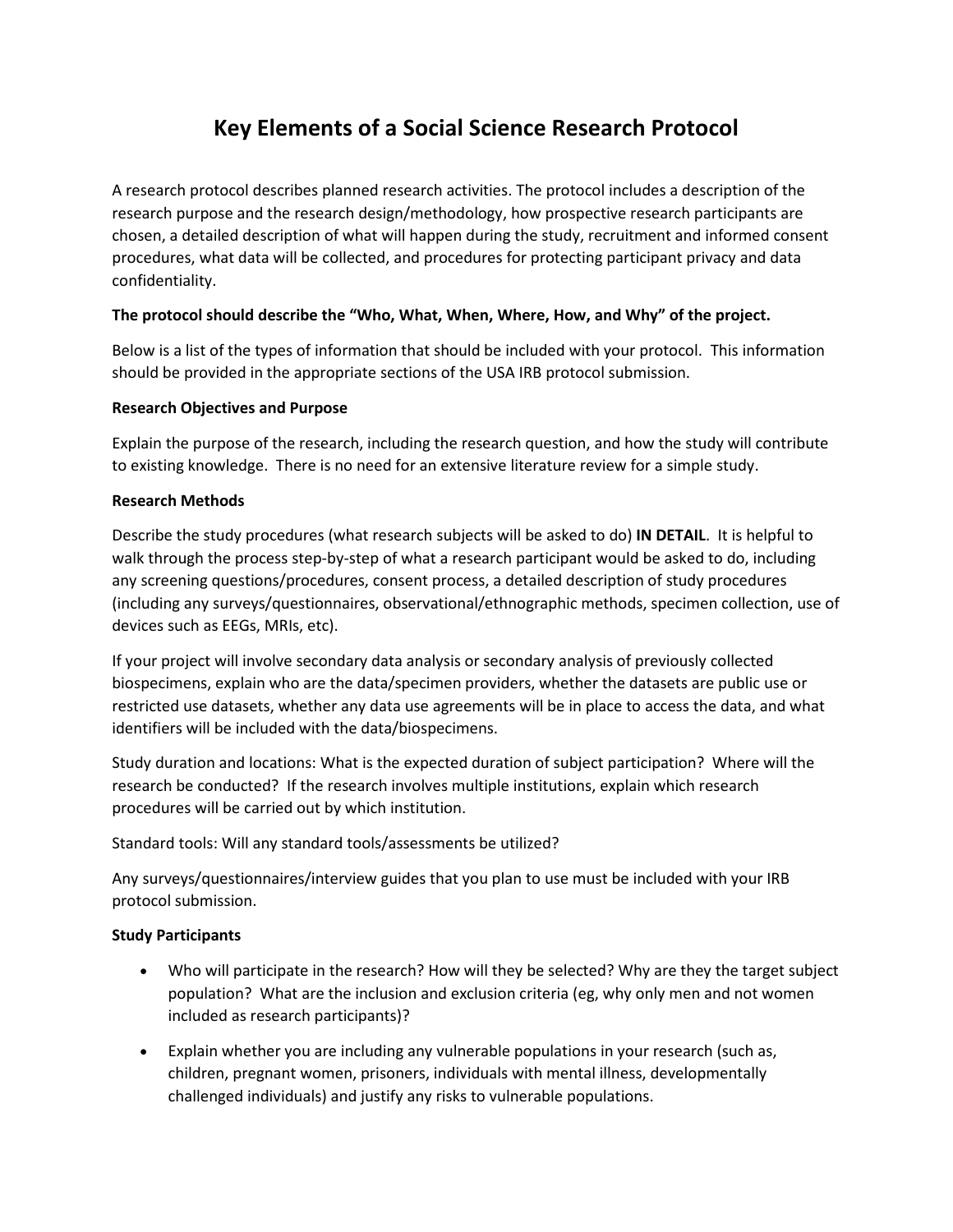- Estimated number of subjects to be enrolled (if there is more than one subject group, please provide the enrollment break-down for each group).
- Assignment of participants to groups if participants will be assigned to groups within the research study (e.g., a control group and a treatment group), explain what the criteria are for assignment to the groups and what procedure will be used to assign individuals to the groups (randomization or other procedure).
- Sampling: If applicable, explain how sampling will occur.

## **Recruitment, Informed Consent, and Financial Information**

- Provide specific details regarding recruitment strategies and make sure you have all of the recruitment documents uploaded into IRBNet. The IRB must review and approve all recruitment documents before you use them, including recruitment messages that will be posted online in social media.
- Provide a detailed explanation of the consent process. Who will obtain consent? How and where will it be done? Informed consent templates are posted on the USA IRB webpage, clic[k here](https://www.southalabama.edu/departments/research/compliance/humansubjects/informed-consent.html) to access.
- Will you seek any waivers/alterations of informed consent, parental permission, or child assent?
- If you plan on using deception/incomplete disclosure, describe the information that will be withheld from research participants (or misinformation that will be provided to participants), and the justification for using deception/incomplete disclosure. Describe the plans for debriefing research subjects after their participation, and include any debriefing form/script with your IRB protocol submission.
- If subjects will be paid for participation, provide a detailed explanation of how much they will be paid, whether payments will be prorated over the course of study participation, and what forms of payment will be used (eg, cash, gift card, entry into a raffle, course credit, etc).

### **Risk Assessment**

Consider all reasonably foreseeable risks of the study, including both physical and non-physical harms. Keep in mind that risks are not always immediate -- anger, emotional upset, or stress may appear later. Describe any reasonably foreseeable risks to psyche, reputation, employability, insurability, social status, criminal or civil liability that may occur as a result of participation. Describe precautions that will be taken to minimize risks/harms.

Address emotional and psychological risks, including risks of emotional discomfort from being asked about or discussing sensitive issues.

If there is a possibility that subjects will disclose abuse, neglect or intent to harm themselves/others, explain how you will respond in such situations, including what referrals to assistance or reporting of abuse/neglect to authorities may occur.